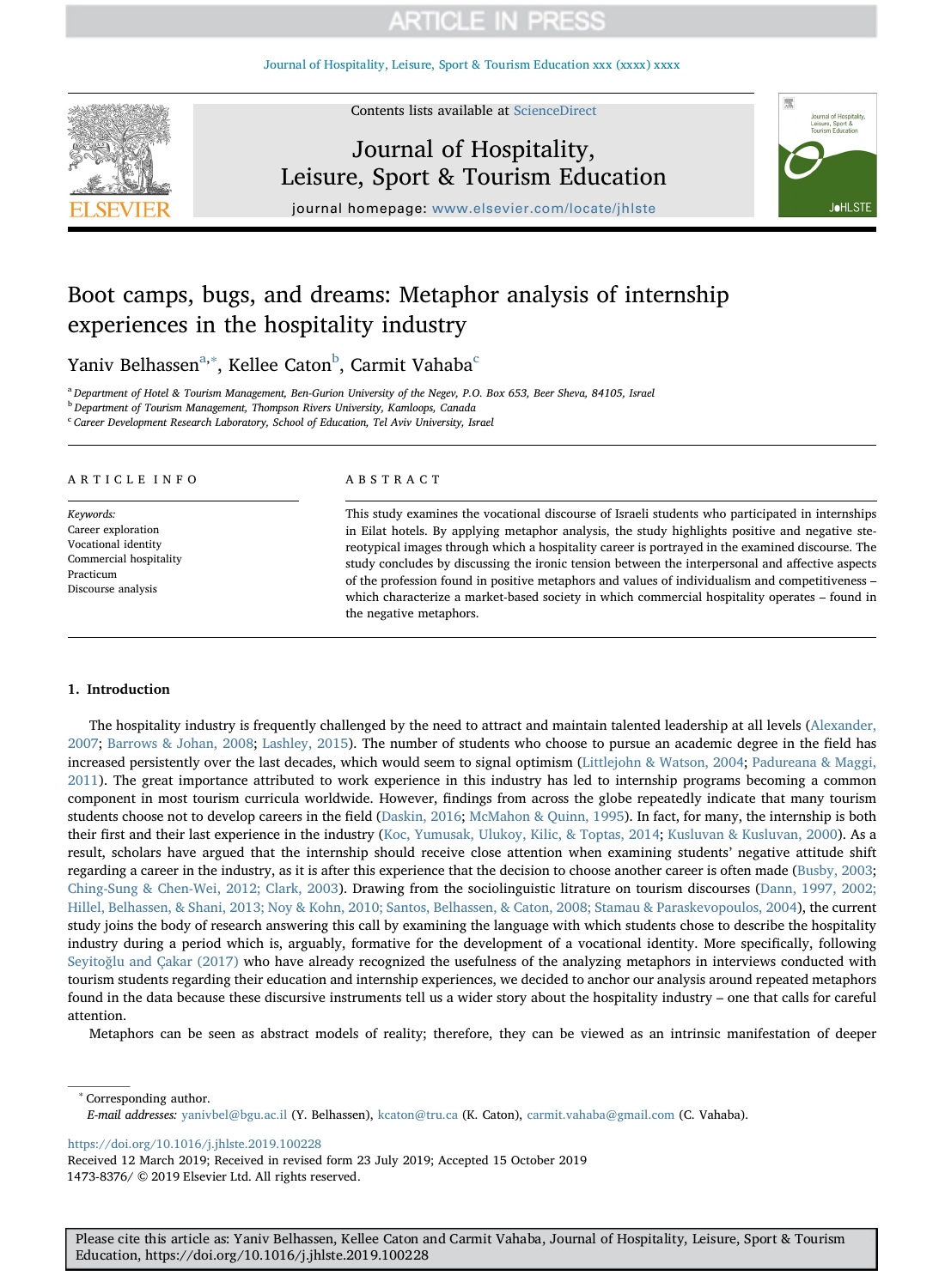### Y. Belhassen, et al. *Journal of Hospitality, Leisure, Sport & Tourism Education xxx (xxxx) xxxx*

processes that cannot be expressed in a straightforward manner [\(Dann, 2002;](#page-9-6) Lakoff [& Johnson, 1980](#page-10-7); [Morgan, 1986;](#page-10-8) [Oswick,](#page-10-9) [Keenoy, & Grant, 2002](#page-10-9); [Ricoeur, 1981;](#page-10-10) [Schmitt, 2005](#page-10-11)). Scholars who examine the nature of metaphors agree that they have a figurative quality of re-describing reality in a symbolic manners or, as Recoeur insightfully notes, "Metaphor is the rhetorical process by which discourse unleashes the power that certain fictions have to redescribe reality" (1981, p. 7). Moreover, metaphors are usually context-sensitive, and, arguably, the fact that some are frequently used by members of the same community tells us both about the shared values that govern this community and also about the social logic that guides the lived experience of its members. [Lako](#page-10-7)ff and [Johnson \(1980\)](#page-10-7) suggest that the metaphorical coherence of a given culture reflects some kind of consistency, in logic or direction, in the way a given metaphorical concept guides the discourse within this culture. For example, in American society, "time is money" and "argument is war"; thus, one can expect to find a logical coherence in the way these metaphors shape the discourse surrounding the topics of time and argument (e.g., spending time, winning an argument, etc.). One of the insightful conclusions from their celebrated book—The Metaphor We Lived By—is that the systematicity of metaphorical concepts (e.g., spending time, saving time, losing time, living on borrowed time, etc.) also illuminates the way these concepts shape, and not only reflect, the behavior in a given society.

The current study aims to identify and characterize repeated metaphors that were found in the vocational discourse of students who took part in the Academic Internship Program (AIP) as part of the Bachelor's degree in the program of Hotel & Tourism Management at Ben-Gurion University in Eilat, Israel. Our premise is that popular metaphors used by students to describe their internship experiences in the hotel industry are linguistic resources for them to build, frame, situate, and affirm their vocational identities. In their elementary analysis of Turkish students' responses to the question: "What do you think interns are like?" [Seyito](#page-10-6)ğlu [and Çakar \(2017\)](#page-10-6) found six main categories in the participants' responses: things, animals, machines, professions, nature and others. The current study asks to further develop this theoretical angle by demonstrating the value of peering through a sociolinguistic lens at the internship experience in order to better comprehend its social and psychological dimensions. As such, this paper also follows the growing body of literature that calls to acquire a critical knowledge on hospitality, in general, and on hospitality employees, in particular, in the wake of apparent misrepresentation of the nature of many aspects of their experience ([Lashley, 2007](#page-10-12); [Lugosi, 2008;](#page-10-13) [Lynch, Molz, McIntosh, Lugosi, & Lashley, 2011](#page-10-14)).

### 2. Literature review

### 2.1. Vocational identity and career exploration in market-based society

Psychoanalytical theorists characterize identity as a fundamentally dynamic process, as we develop our sense of self by perceiving and responding to others' perceptions of us. On one hand, at the root of this process is a tension between identifying with others in an attempt to merge into a collective and, on the other hand, identifying against the perceptions or expectations of others in a quest for autonomy. Freud conceptualized this dual process in terms of identification and repression, whereas Lacan described it as alienation, separation, and mirroring. This duality is reflected in many theories on identity construction. (For a critical review of this body of literature, see [Vanheule & Verhaeghe, 2009](#page-10-15)). While it is not unusual for identity theorists, including those focusing on occupational identity (e.g., [Bujold, 2004;](#page-9-7) [Savickas, 2005](#page-10-16); [Skorikov & Vondracek, 2012](#page-10-17)), to recognize that our social environment exerts a heavy influence on our identification process, [Verhaeghe \(2012\)](#page-10-18) argues that we must look beyond our immediate social circle, as well as at oft-considered categories like gender or ethnicity, towards broader social forces of our era such as at the market-based rationale that governs and shapes our relationship with ourselves and with others. His suggestion to view identity in the context of the marketbased society in which it is constructed is specifically valuable for this study, which focuses on metaphors that are circulated in the vocational discourses of interns in a specific work environment in one town.

As [Verhaeghe \(2012\)](#page-10-18) insightfully explains, a market-based society rewards traits and behaviors associated with the drive for autonomy rather than connection with others. Under these conditions, in which the consumer–supplier relationship governs many domains of human interaction, a market-based rationale promotes relentless competition as a path to economic efficiency, and it is closely bound up with a meritocratic ideology that suggests that human successes and failures are attributable to individual talents and effort in the job market. As such, a market-based society promotes the myth of the "perfectible individual," and the responsibility of reaching this unrealistic goal falls mostly on the individual's shoulders. Individuals who work in such cultures mirror these social expectations in the production of their identity, internalizing what it means to be "good" members of the workforce, and if they feel they are failing, they likely understand that this profession is not for them.

With this theoretical premise in mind, it is now possible to present some of the key conceptual constructs of the literature on the role of identity in the career development process. Vocational identity can be loosely defined as a sense of personal continuity and connections with the professional environments and/or attributes of a distinguishable occupation. Contemporary scholars in the field of career exploration agree that forming a coherent vocational identity plays an important role in the transition from adolescence to adulthood [\(Holland, 1996](#page-9-8); [Savickas, 2011\)](#page-10-19). Accordingly, vocational identity formation can be defined as the process by which individuals relate to their professional role, and it reflects the manner in which they perceive themselves in relation to their career choice and its implications for other life goals, such as prestige and family ([Bujold, 2004;](#page-9-7) [Dien, 2000;](#page-9-9) [Holland, 1973](#page-9-10), 1996; [Savickas,](#page-10-16) [2005\)](#page-10-16).

Given the central role of career development in the competitive job market, the idea of developing a coherent vocational identity has gained the interest among many young adults and academic programs. In his celebrated work on identity formation, [Erikson](#page-9-11) [\(1968\)](#page-9-11) notes that achieving a sense of vocational identity is often the most challenging aspect of identity formation among young adolescents because of social pressures to find an occupation. Ever since Erikson put the limelight on this issue, many theories, models, and concepts have been developed in this growing field. Within this body of literature, vocational exploration is a useful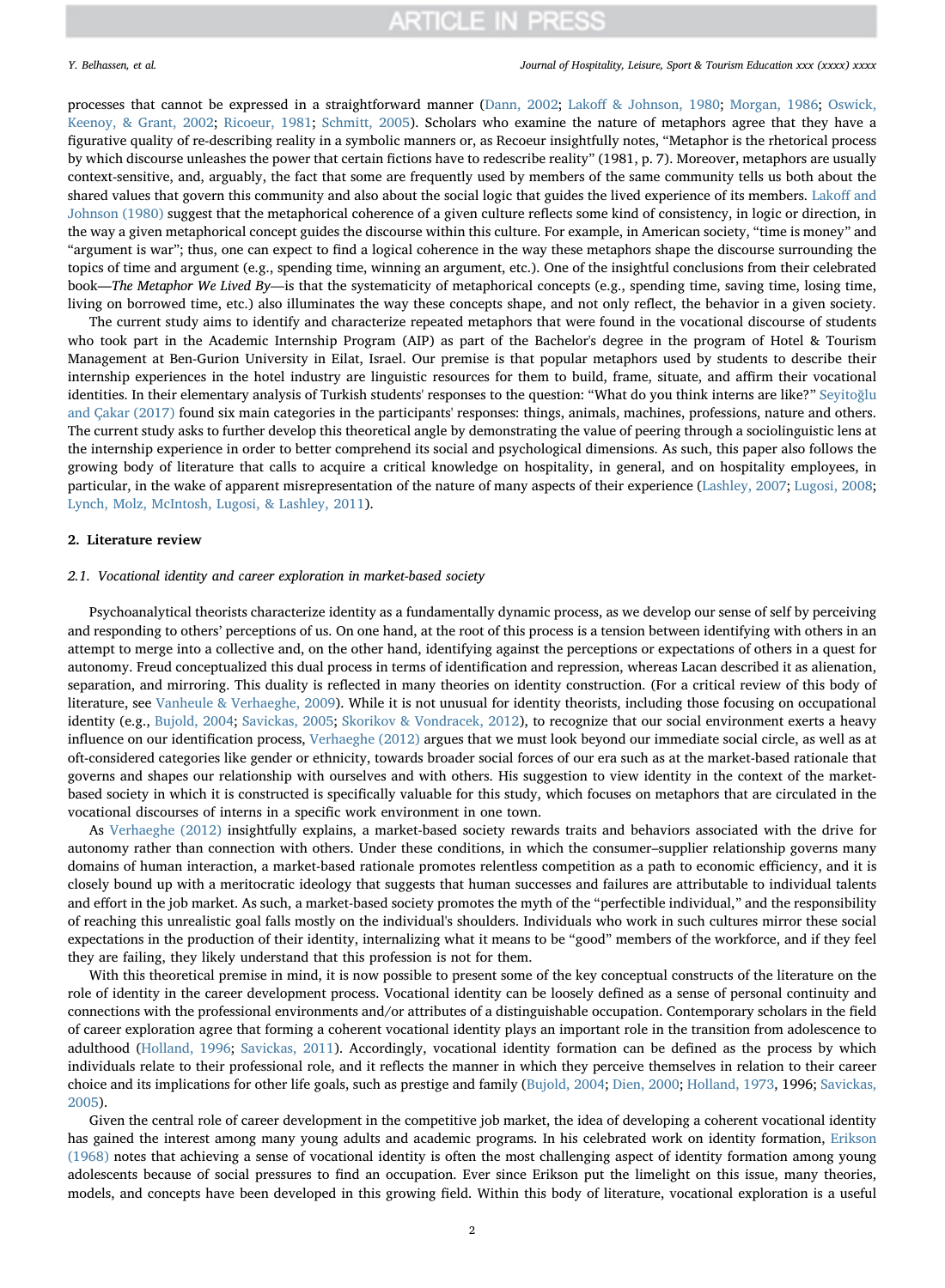### Y. Belhassen, et al. *Journal of Hospitality, Leisure, Sport & Tourism Education xxx (xxxx) xxxx*

concept for our study, and it is usually used to describe the process of self-examination of intra-personal aspects (e.g., abilities, interests, and values), together with an investigation of the external conditions (e.g., educational and vocational options, the world of work) that many young adults go through. One of the insights that arises out of the research is that the significance of the vocational component in one's identity is more often evident with people who experience a coherent sense of a continuous career, which is associated with less conflict, burnout, and turnover, and this can enable faster adaptation to a new job. At the same time, most scholars agree that vocational identity is an ongoing, self-reflective, and dynamic process and should not be viewed as a fixed identity component which individuals can, or necessarily should, reach.

[Marcia \(1966\)](#page-10-20) elaborated on Erikson's work, leading to the creation of the identity status model, which holds that people can generally be characterized in one of four states of identity development, based on where they fall along two dimensions: exploration and commitment. Those not actively exploring identity possibilities and not yet committed to a particular expression of identity are considered to be in a state of identity diffusion. Those committed without having undertaken an exploration are referred to as identity foreclosed. Those actively exploring but not yet committed to an identity are in identity moratorium. Those who have actively explored and arrived at an identity have reached identity achievement. Marcia's model has been successfully applied to the domain of vocational identity [\(Skorikov & Vondracek, 2012](#page-10-17)), where it helps to illuminate the search process. While people do not move through this process in a homogenous way, and movement is not always linear, patterns are observable, as young people respond in somewhat predictable ways to the sociological clock.

[Super \(1980\)](#page-10-21) differentiates between five stages in career development in accordance with the tasks conducted at each stage. The first stage, at ages 14–18, is the crystallization of career preferences. At this stage, adolescents focus on thinking about tentative vocations by gathering information from role models. The second stage is the specification of career preference (18–21 years) and is usually involved with confirming the career goal. In Israel, at this age many adolescents are engaged in performing their national service in the army, police, fire departments, hospitals, educational institutes and other organizations authorized to absorb volunteers who do not join the military service (mostly ultra-orthodox Jews and Arabs) [\(Fleischer & Gal, 2006](#page-9-12)). Nevertheless, at this stage, many Israelis recognize vocational goals that fit their talents even during their military service [\(Levy, 2008\)](#page-10-22). [Super's \(1980,](#page-10-21)[1990\)](#page-10-23) third stage is the implementation of career preference, which occurs at the age of 21–24 years. At this stage, adolescents are engaged in getting the training and/or education to fulfill their vocational goals. The fourth stage is the stabilization of a career path, which occurs at the age of 24–35 years. At this stage, people usually gain experience with which they either confirm their choice or change their career. The last stage is after age 35, and involves advancement in the chosen career. According to Super's theory, exploration marks the adolescent stages, and is followed by the final stages, in which the actual vocational choice is made.

Zooming in on the fourth stage, we can see that career training, in particular, is characterized by intensive exploration in the quest for occupational meaning. It is therefore not surprising that, before their graduation, college students spend much of their time engaging in activities that enable them to choose a profession and develop their skills [\(Ng & Feldman, 2007](#page-10-24)). In the wake of increased exposure and access to information, a plurality of values, and rapid technological and socio-cultural changes, the exploration process is becoming more complex and challenging [\(Flum & Kaplan, 2006\)](#page-9-13). Under these circumstances, the AIPs that many tourism and hotel management departments offer seem like a valuable contribution that differentiates these studies from many other academic programs. Indeed, there is agreement among scholars that internships are critical vocational episodes during which students develop a general attitude towards the profession, and therefore these opportunities can be seen as key facilitators in a person's early stage of vocational identity formation ([Flun & Blustein, 2000\)](#page-9-14).

There is mounting evidence that students do not always have realistic and reliable information about the vocational environment and often have a poor understanding of the labor market (e.g., [Nachmias & Walmsley, 2015\)](#page-10-25). In many cases, graduate students also experience gaps between their prior expectations and their first actual experiences in the job market (e.g., [Marshall & Butler, 2015](#page-10-26)). Many scholars conclude that students need guidance with searching, filtering, and processing appropriate information [\(Flum &](#page-9-14) [Blustein, 2000;](#page-9-14) [Kaplan & Flum, 2012](#page-9-15); [Sinai, Kaplan, & Flum, 2012\)](#page-10-27). [Flum and Kaplan \(2006\)](#page-9-13) suggest that an exploratory orientation should be the goal of the education process. In line with this suggesiton, other scholarsstress the need for nurturing a secure educational and training environment that supports exploration and includes personal mentoring and refelctive components [\(Clark,](#page-9-16) [2003; Ko, 2008; Nisan, 1992\)](#page-9-16).

### 2.2. The Israeli hospitality workplace

In 2018, there were 35,000 direct employees in the Israeli hotel industry, and an additional 6,300 worked in hotels through temporary employment agencies. Similar to other countries, the hospitality industry's image in Israel is of a small number of career path possibilities with low wages [\(Kelley-Patterson & George, 2001\)](#page-9-17). On the other hand, promotion is relatively rapid. Within a few years, junior employees can be promoted into general managerial roles in their departments, while also experiencing an unusual increase in responsibility and position complexity. Wages, on the other hand, are a bit less dynamic. Wages at the lower career levels are low and unrewarding, especially compared to the investment of effort perceived by the employee. In 2018, the average monthly wage in the hotel industry amounted to approximately 8,100 NIS, while the average wage for a temporary agency employee was around 6,600 NIS ([Central Bureau of Statistics \(CBS\), 2018](#page-9-18)). In comparison, the average employee wage in Israel during the same time was 10,474 NIS ([Central Bureau of Statistics \(CBS\), 2019](#page-9-19)). Minimum-wage earners constitute 50% of the employees in the hotel industry. According to the Association of Hoteliers, incomes for the second level of employees, who make up 20% of the total number of employees, range from 5,500 to 7,500 NIS per month. Junior managers, who constitute 15% of the employees, earn between 7,500 and 10,000 NIS, and senior managers earn between 15,000 and 40,000 NIS.

In order to understand the vocational context students enter, it is important to describe some major characteristics of the Eilat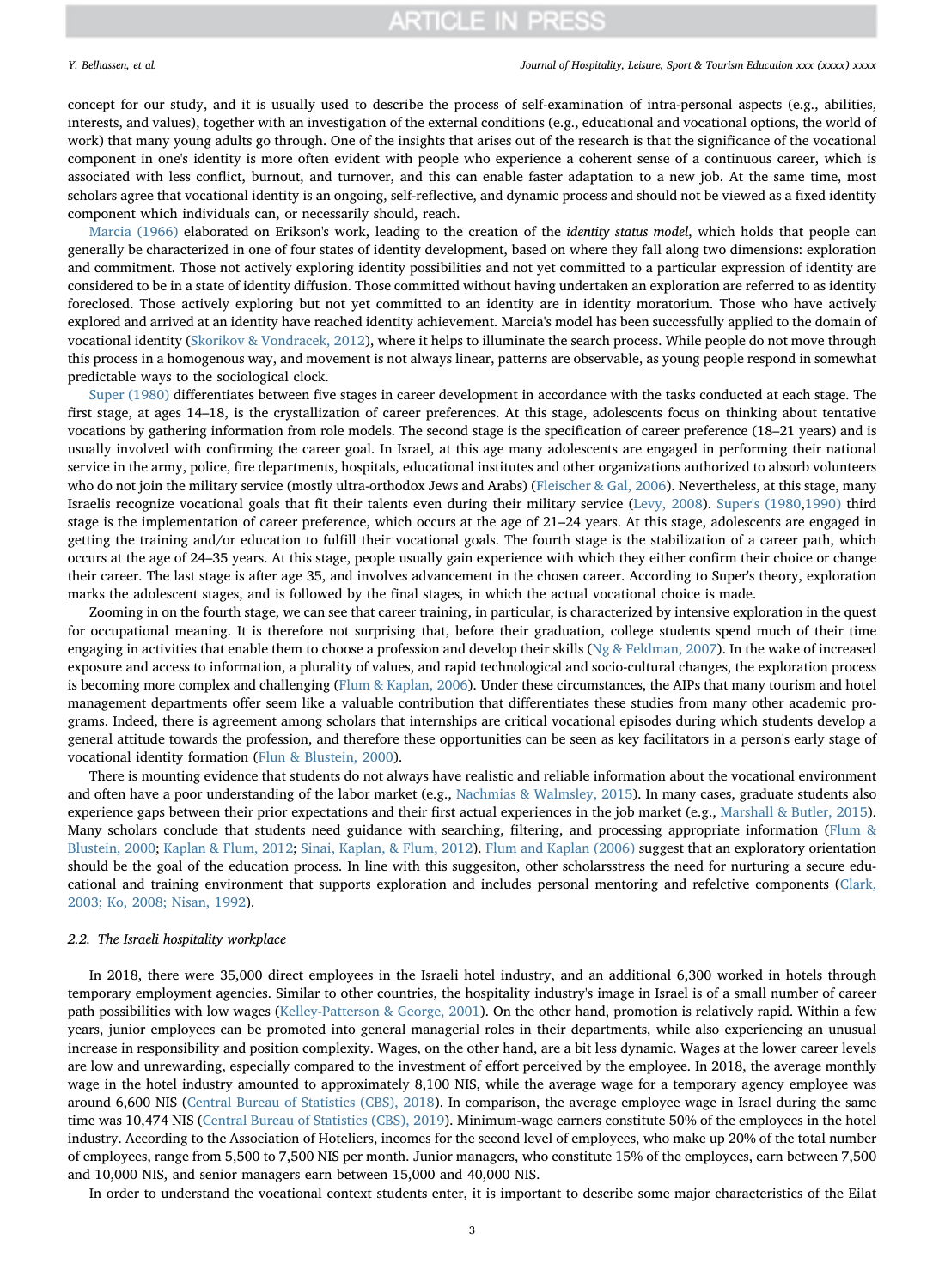tourism work environment at the time of this study. Many tourism workers come to this city for a temporary sojourn, lured by a government grant awarded to discharged soldiers for performing work in the hospitality industry. Eilat's image as an isolated resort town where the sun never stops shining attracts many of them. Their stint there is often their first vocational experience outside their parents' home, and also their first as civilians, as it comes directly on the heels of their army service. Those eligible for the full grant receive ~\$2,700, as of September 2017, after finishing six months' work (an eligible person who works for a shorter period may be entitled to a partial payment under certain conditions). As a result, a large percentage of employees in Eilat view their work as a "short break" before "real life." Those few employees who chose to stay more than a year usually become middle-range managers although they lack formal management training. In many cases in Israel, hospitality human resources change rapidly as many young employees view the hotel industry as transitional, and not as a career option. In Eilat, the situation is even more complicated as many employees are attracted to the remote city also because of its liminal image and choose it as their first experience away from home after national service. It was found, for example, that those young employees do not consider a long-term career there, and many of them use tobacco, alcohol, and illicit drugs to a much higher extent than the Israeli average (see [Belhassen, 2012\)](#page-9-20).

## 3. Methodology

The Department of Hotel & Tourism Management at Ben-Gurion University was established in 1994 in Beer Sheva. Since then, it has been the leading academic institute for acquiring tourism and hospitality academic education in Israel. Over the years, the practical training component in the program has undergone several transformations. For example, at first, students were required to spend 1,200 h in supervised internships without academic credit. In 2010, the practical training component was transformed into an optional course that is constructed from three subsequent units spread over three semesters. The course comprises personal and class meetings, and students are required to submit three written assignments. The current program at the Eilat Campus, on which this study is based, was founded in 2006, and today follows the 2010 requirements outlined above. The data of this study is based on assignments and class meetings related to this course, and approval for the research was granted by the Ben-Gurion University Human Subjects Research Committee.

The data for this study are derived from two main sources: written assignments and focus groups. The first source is the written assignments in the three-stage practicum course at the Eilat Campus, as described above. The reports were handed in by 46 students who undertook their internship during 2011–2016 in Eilat. The students were informed that their assignments might be chosen to be analyzed for research purposes. These written assignments constitute narratives of vocational identity. The chosen assignments were those in which students used metaphors. In line with the constructivist epistemology that guided this research. There was no attempt to adhere to a statistically representative sample of the narratives.

In the first assignment, students described the organizational departments in which they worked, the organization, and their initial experience there. There was also a theoretical question about the ability to teach and/or to train new employees to give service. In the second assignment, students analyzed a managerial problem they had observed during the internship. The final assignment comprised two parts. In the first, students wrote their occupational biography in the tourism industry. In the second part, they answered questions regarding various aspects of the internship program and their experience from a personal perspective. The two different formats of writing provide an authentic reflection of the experience, which generated a wide range of data and data analysis options for this study. In addition to the submitted written assignments, the content of personal and class meetings (conducted by the first author) were utilized to deepen the understanding of the metaphors students used.

The data analysis was conducted in two steps. First, we searched for repeated motifs, idioms, metaphors, symbols, allegories, and other linguistic patterns in order to produce a list. The task of identifying metaphors was conducted by following three rules: (1) when a word or phrase could be understood beyond its literal meaning in the context of what was being said; (2) when the literal meaning was derived from an area of physical or cultural experience; and (3) when this literal meaning was transferred to another area (Lakoff [& Johnson, 1980;](#page-10-7) [Ricoeur, 1981;](#page-10-10) [Schmitt, 2005](#page-10-11)). It is important to note that all our data were originally used, and initially analyzed, in Hebrew. The last step was to create categories to organize our findings. This task required the establishment of temporary categories, which were later improved, modified, or extended.

The second source of the data can be described as a more straightforward metaphor extraction through two focus groups moderated by the first author. The focus groups were conducted during 2018 with students in the AIP courses. Each focus group was comprised of 8 students, who were recruited using a purposive sampling technique. The focus group discussions were tape-recorded for further analysis. In addition, extensive field notes were compiled for each group. The transcripts were later coded and subjected to a thematic analysis of the metaphors used.

The focus group started with a general explanation about vocational narrative and about the rhetoric advantages and limitations of using metaphors to describe a phenomenon. Thereafter, the students were asked to think for themselves about 2–3 metaphors that could describe their experience in the tourism industry. Then students were asked to share their metaphors, and these were written on a blackboard. Lastly, an open discussion about the metaphors was held during which students could elaborate about their choice and about other metaphors suggested by their classmates.

The discursive approach to data analysis has been recognized as a valuable tool to understand the processes of career selection and vocational development ([Flum & Blomshtion, 2000\)](#page-9-14). Vocational stories allow us to understand the manner in which vocational identities are formed through a close examination of the metaphors used to describe these processes. Metaphors, which are the conceptual anchors around which the findings were organized and analyzed, can be seen as a figurative re-description used to refer to an experience with the terminology of another experience (Lakoff [& Johnson, 1980](#page-10-7); [Ricoeur, 1981\)](#page-10-10). As such, they can also be viewed as an intrinsic manifestation of deeper processes that cannot be expressed in a straightforward manner ([Morgan, 1986](#page-10-8); [Schmitt,](#page-10-11)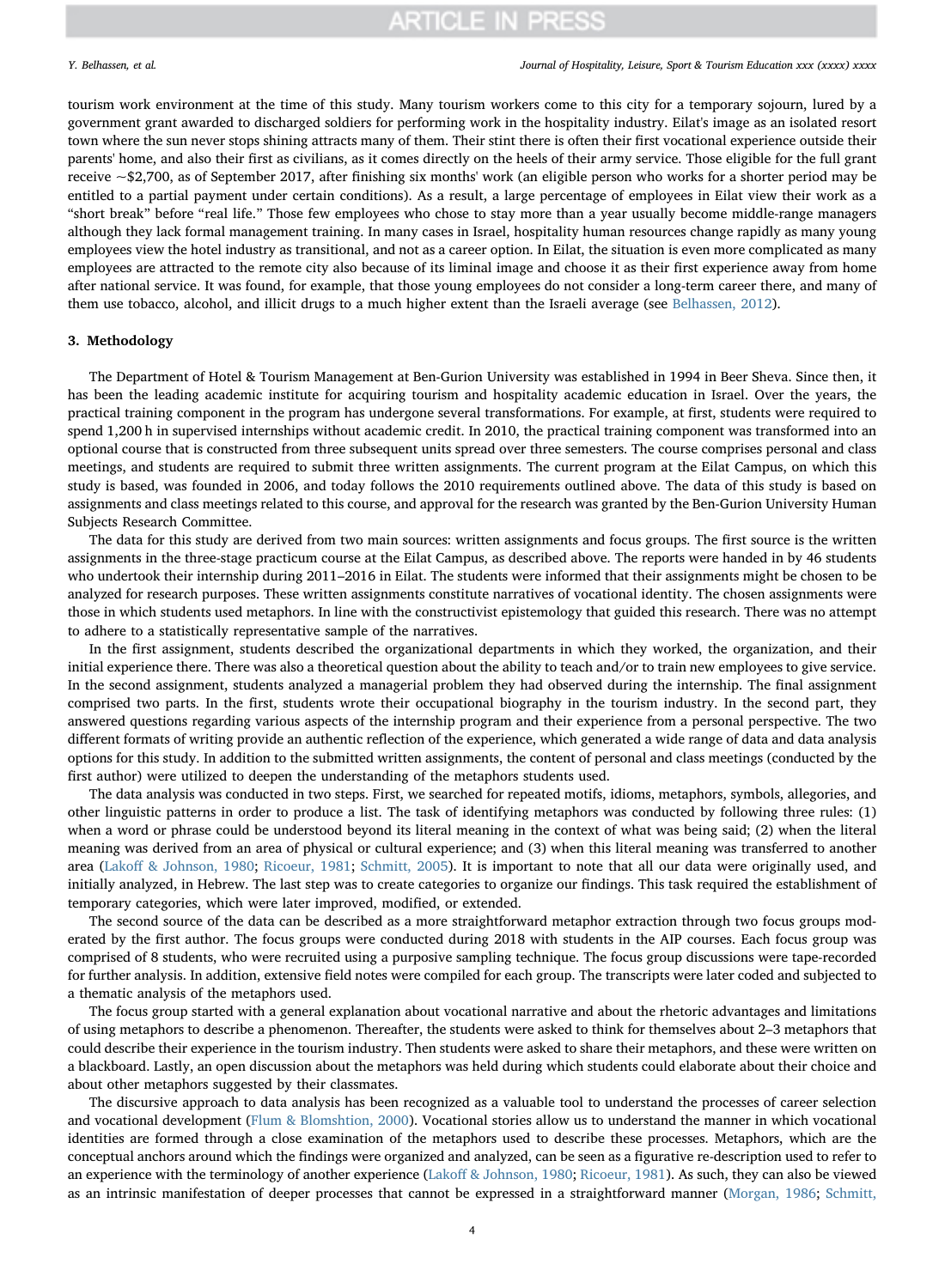[2005\)](#page-10-11). Lakoff and Johnson's (1980, p. 14) conceptualization of orientational metaphors (i.e., those metaphorical concepts that have a spatial orientation: up–down, near–far, in–out, front–back, deep–shallow, etc.) is very useful to understand the cultural context and the unspoken meanings embedded in the analyzed text. Metaphors are therefore context-sensitive, and the fact that some are repeatedly used by members of the same vocational community during their internship arguably tells an important story about their experience and its role in the decision whether or not to develop a career in the hospitality industry [\(Oswick et al., 2002](#page-10-9)). In light of this premise, the current study seeks to provide a socio-linguistic analysis of the AIP experience in the hotel industry in Eilat that is framed by key metaphorical categories used by students in their written and oral descriptions of this experience.

Student participation was voluntary, and their responses were kept confidential, in accordance with Ben-Gurion University's IRB ethical guidelines. The fact that some of the data used here were part of the internship assignments was taken into consideration during data collection. The AIP course is not mandatory and has a special grading system without an exam. The final grade is based on students' actual professional experiences in the tourism organization, on class and personal meetings, and on students' reflective assignments in which there are no right or wrong answers. Participants were free to ask not to use their assignments for research without penalty after passing the course successfully. Any identifying information was not disclosed.

## 4. Results

Our analysis yielded eight categories of metaphors by which the AIP experience, and, more broadly, the tourism career were described by students. Regardless of their overall reported experience, these categories reflect an ambiguous yet coherent scheme, which we chose to divide into three themes: those related to warmth and connection, those related to power and exploitation, and those related to chaos or a sense of being out of control. The theme of warmth and connection consists of metaphors that are positive in their essence such as making dreams come true, falling in love, and experiencing a family-like environment; these metaphors color the hospitality working environment in an appealing light. The theme of exploitation consists of metaphors that reflect general characteristics of the nature of the organization as an unattractive workplace for new employees such as a boot camp or slave market. Under the theme of chaos are figurative images that are more affectively ambiguous such as the description of catching the hospitality/tourism bug, being thrown into the deep end, or needing to constantly put out fires on the job. These metaphors invoke a sense of a lack of control, either within the industry itself or in one's attraction to working in it.

## 4.1. Warmth and connection

### 4.1.1. Falling in love

The hospitality workplace environment was described with great intensity when it came to personal relationships, interacting with guests, and giving service. The ability to create deep connections with both returning and occasional guests, being exposed to other cultures, and hearing peoples' stories were sources of enjoyment that were frequently described as the reason for experiencing unexpected feelings of love for the working environment of hotels, and for the tourism industry in general. This was well expressed by one of the students:

"I fell in love with tourism, a field in which one can combine work with pleasure, as the interaction with customers is vast. Meeting interesting people, cultures, and languages, and at work, one can observe the product in real time. Through the eyes of guests and holidaymakers, one can learn whether the product is good or bad."

Some of the students explained this impulse of emotions with reference to the dynamic features of the work environment in the hospitality industry. For many of them, this vibrant characteristic was a major source of attraction, and they used words such as "passion," "love," and "connection" to describe it. As one young man who worked in the food and beverage department of a large hotel expressed it:

"I immediately fell in love with it…, the rhythm…, I enjoyed it from the start…. I felt great satisfaction from hard work that is demanding, dynamic, and full of action…."

The use of this metaphor is not as simple as it first appears, however. Falling in love is usually an unconscious process, which is understood to be irrational, or in popular parlance, "blind." Lovers cannot see the unattractive characteristics of their object of love until their initial infatuation subsides. The tourism industry does indeed have a glossy image, replete with glamour and happiness, especially in resort areas. However, regardless of the hotel's characteristics and its location, usually after an initial period, the employee learns to look at their beloved work environment with more objective eyes. Therefore, the students' usage of this metaphor to describe their initial encounter with the industry says as much about the disenchantment that most of them describe later on as it does about the industry's positive characteristics.

### 4.1.2. Fulfilling dreams

Previous studies have found that a positive evaluation of the tourism industry's characteristics is linked to the interaction with the public, providing customer service, and meeting people from different cultures ([Richardson, 2009](#page-10-28)). In the analyzed narratives in this study, students described the profession as one which enables them to derive pleasure primarily from providing service and making dreams come true. Most of the students who referred to this characteristic indicated a positive emotion. A representative example of the typical use of this dream-industry metaphor can be found in this quote from the report of a receptionist: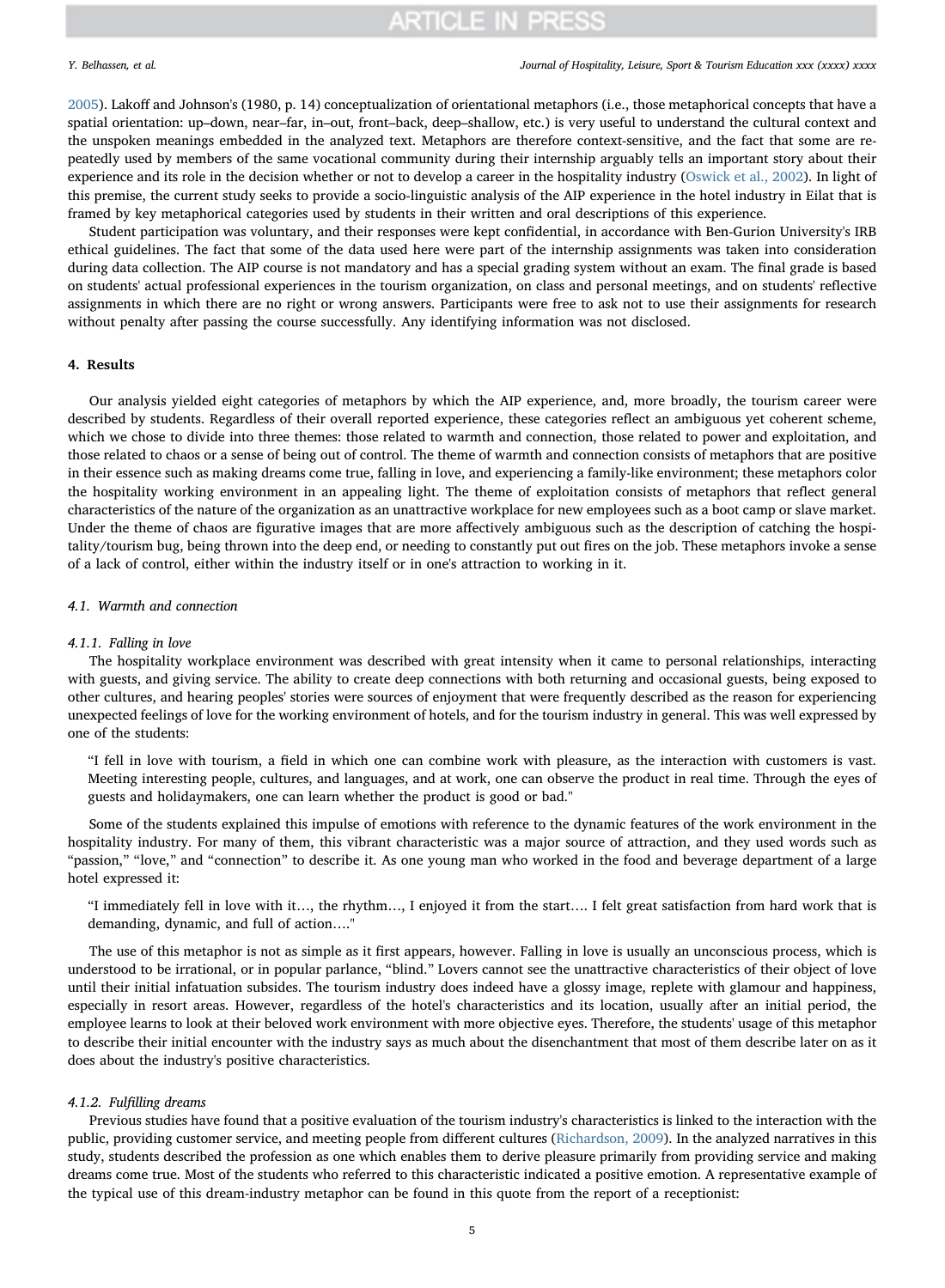"Working with guests is challenging; the opportunity to fulfill guests' dreams by instigating actions that seem trivial to me, though to them are regarded as well above their expectations, brings great satisfaction...."

Other students stressed the "dream" as the essence of the hospitality product, as indicated by another student who also interned as a receptionist:

"We are selling a dream, and by that we have the chance to get in touch with people's happiness.... Knowing that it is me who made a difference to their holiday is worth everything."

However, like the metaphor of falling in love, dreaming also entails an illusionary aspect. First, students used this metaphor to refer to the guests' dreams, and although they view themselves as important actors in this dream, they are the ones who are aware of the illusion. Using [MacCannell's \(1973\)](#page-10-29) back–front analysis of tourism-related settings [which was inspired by Goff[man \(1959\)\]](#page-9-21), it would be safe to say that students recognize the illusionary nature of tourism settings. Being dream-makers requires responsibility and awareness of the illusion created by the hotel setting. The role of the students is to cater to the guests' illusionary dream, which is arguably the opposite of living the dream.

## 4.1.3. Home sweet home

Students with positive experiences tended to utilize the metaphor of the hotel as a second home in their description of their work experience. The popularity of this metaphor might be related to the characteristics of the work environment in Eilat's hotels, resulting from the demographic composition that tends to staff them, as described above. Most of the students reported that they spent their leisure time with other employees, and also referred to the celebrations of birthdays and other family events together as an important resource that increased their sense of belonging to the organisation. Some of the students suggested that the intimate ambiance in their department was enabled by the lack of individual tips, which creates bonding where everyone helps each other without competition—like in a family. This conceptual metaphor appeared in the focus groups in various forms (e.g., using kinship and family-related vocabulary) to describe this family-like sense of belonging as a critical and positive attribute of the hotel industry.

Other students complained about the lack of celebrating personal or collective events in their department, and blamed their direct managers for not understanding the importance of creating a sense of family in an intensive work environment. For example, during a focus group, students who worked in the reception area of one of the small hotels reported that there was a custom of tipping the receptionists, but that the tips were taken by the direct manager, who did not use this money to organize departmental parties for birthdays or holidays, as is done in the big hotel chains in the city. What strikes us about this complaint is the expectation it reveals, on the part of employees, that the managers should bolster the family atmosphere of the department, and that this simply is seen as being customary in the hotel industry.

## 4.2. Power and exploitation

## 4.2.1. The military unit

Many students utilized a military metaphor with reference to the discipline needed to control employees in the hotel industry. Such a metaphor is not surprising, given that many of our respondents (and many of the hotel workers in Israel more generally) are, as noted above, recently discharged soldiers. This category consists of many military-related metaphors such as rank, boot camp, and battlefields, in addition to derogatory adjectives used to describe young soldiers in the Israeli army. As a whole, these metaphors were used to refer to the hierarchical atmosphere, the discipline, and the regulation that characterizes the working environment, and also to the chaotic nature of the job.

One common use of military metaphors was in reference to the managerial style required in order to successfully control the employees:

"… the management structure resembles that of a military hierarchy; as such, the possibility for personal expression is low, and the industry, in my opinion, is perceived as a slave market."

"No one sees the lower ranked employees, at least in the beginning. You are one among a thousand employees; you are not unique in any way until you reach a place in which you have a 'name'.... For the sake of high work flow, they often do not see these young soldiers…. This kind of attitude is not one which will make you want to stay.... We are invisible…, like 'green' soldiers in the army.''

Interestingly, there was a significant difference between the perception of junior staff and that of managers. Junior-level interns found the atmosphere more difficult, while management-level interns actually understood the necessity for such a military-like system. The scarcity of long-term employees and the high turnover rate, especially in junior positions, make seniority an important asset. This was well reflected, for instance, by a student who became a junior manager during his internship and explained the need for the military-like culture:

"People come for a few months and then leave; the high turnover also affects the more veteran employees. How many times can one train people over and over and then watch them leave?"

Or by this student who was a middle-range manager in the food and beverage department at a large hotel:

"The Department of Food and Beverages staff are usually those young people who arrive in Eilat for a period of six months, and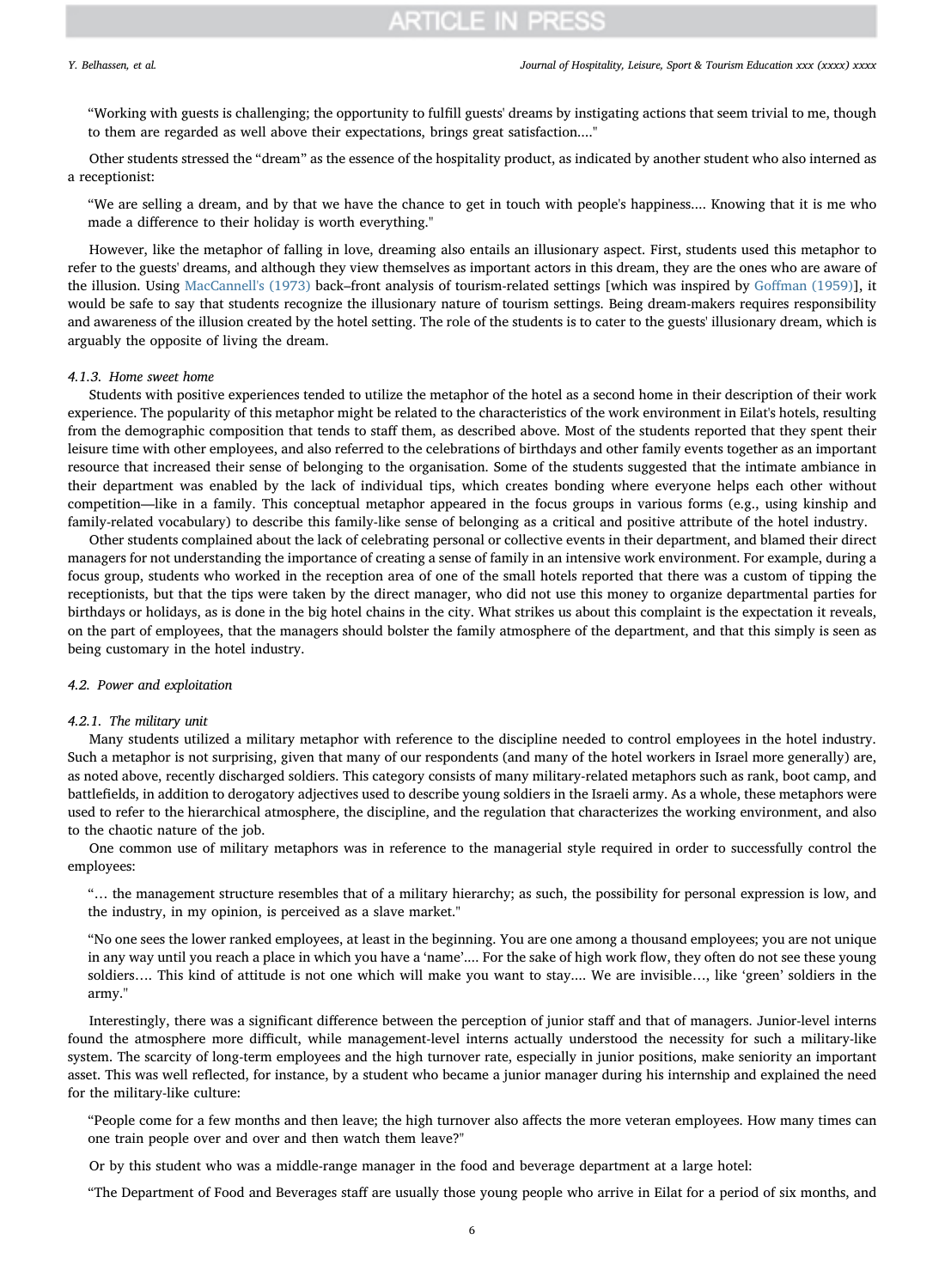### Y. Belhassen, et al. *Journal of Hospitality, Leisure, Sport & Tourism Education xxx (xxxx) xxxx*

their motivation, in most cases, is very low—to get the Grant for Discharged Soldiers, and to leave. They are more interested in partying and having a good time after the army. For example, they arrive for the breakfast service with red eyes, often smelling of alcohol, sometimes not arriving to their morning shift on the pretext that they aren't feeling well. The service provided by these waiters is poor and has nothing to do with the word 'service'…. They walk around like zombies, and their level of interest in the guests is very low. Even when you finally get a good employee, let's say those students from the Eilat Campus of Ben-Gurion University, who usually show up on time, you realize that they are the minority…. If you don't want to lose control of your department as a manager, you must behave like a commander in the army and stick to the rules and discipline.''

## 4.2.2. The slave market and socks

Many students used the metaphor "slave market" both in class meetings and in their written reports. Sadly, this is consistent with the literature regarding the atmosphere in parts of the hotel industry ([Poulston, 2009](#page-10-30)). The findings of a study conducted in Turkey showed that one reason for the industry's poor image in the eyes of students is managers' conduct towards employees (see [Roney &](#page-10-31) [Öztin, 2007](#page-10-31)) . The frequent use of the metaphor of slavery reinforces that of the previous section and portrays an image of a corporate culture in which a large part of the staff, including those in authority, are seen as not taking the role of employee seriously ([Super,](#page-10-23) [1990\)](#page-10-23), lacking a feeling of involvement in the profession, and sometimes lacking systematic training for their role.

The metaphor of the slave market may be connected to the imbalance between life roles that is required by the hospitality industry. Students experienced the hospitality workplace as a system that cannot tolerate employees who are not totally committed to work. As one student wrote:

"I started looking for work in a hotel, which was more difficult than I had thought .... I went to all the hotel chains in Eilat.... I had a personal interview with the department directors, but once they heard I was going to be a student their initial smile vanished. Apparently, the hotel industry does not like hiring students because we cannot be slaves—we have other obligations."

In spite of this attitude, our respondent eventually found a job. Although it seems that the hotels are somewhat aware of students' situation and have hired them knowing they were students, some difficulties still arose when students tried to combine school work and their employment, such as coping with a lack of consideration from their managers and difficulties reaching balance and stability, as implied, for example, by this student's summary task description:

"The hotel hires you knowing that you are a student, yet they require you to work hours like the other workers, who are sometimes treated like slaves. Unlike the other employees, I could not provide these shifts due to university obligations which they knew about. You are then confronted with the dilemma of whether to disappoint your supervisor or to give up on a few classes and try to compensate for them at a later time...''

Or as expressed in another narrative:

"The reason I stayed at the Dan Eilat hotel was due to their consideration regarding my student status, and this should be stated as a positive review. Other hotels can treat you like a slave even though they know you are a student."

On the other hand, for some interns, consideration of their status as students led to a great deal of appreciation, and even longterm loyalty:

"Despite the slave market image of the industry in Eilat, I had a different experience during my studies. I can attest that I received assistance from my supervisor, who gave me a free hand to request long holidays for school purposes, and thus they also contributed to my commitment towards the organization, which I hold to this day...."

Another metaphor used in the oral exercise to describe the exploitive attitude of managers in the tourism industry was "socks." Like the shuk, this metaphor is quite popular in spoken slang in Hebrew to refer derogatorily to people who change their partners like they change socks. In a similar way, students, especially those who work in hotels, suggest that hotel managers are not committed to developing a long-term relationship with their young employees.

## 4.3. Chaos

## 4.3.1. Filling holes, extinguishing fires, the shuk, the pressure cooker

All the narratives reflect the fact that the tourism work environment is dynamic, but at times, it can be too much so. The consequences of this dynamism create a managerial style that is not professional, at least in the eyes of the beholders, as reflected in the analyzed narratives. Two of the prominent metaphors used, which are, admittedly, also frequently used by managers and scholars in Israel to describe the nature of work in the hospitality industry, are "extinguishing fire" and "filling in holes." The recurrent use of these two metaphors confirms intern awareness of the lack of organization in the hospitality industry, which the interns perceived as not professional, and therefore unattractive. Many of the students referred particularly to young managers in their narratives as being unprofessional because they do not take care to plan properly, therefore, leaving everyone else in the position of having to "put out fires."

Students' use of these metaphors was often coupled with references to the high turnover that characterizes the hotel industry in Israel, in general, and in Eilat, in particular. Most of the students observe or assume that this rapid turnover in human resources creates a vicious circle, in which employees with low motivation and commitment are promoted, due to a shortage of skilled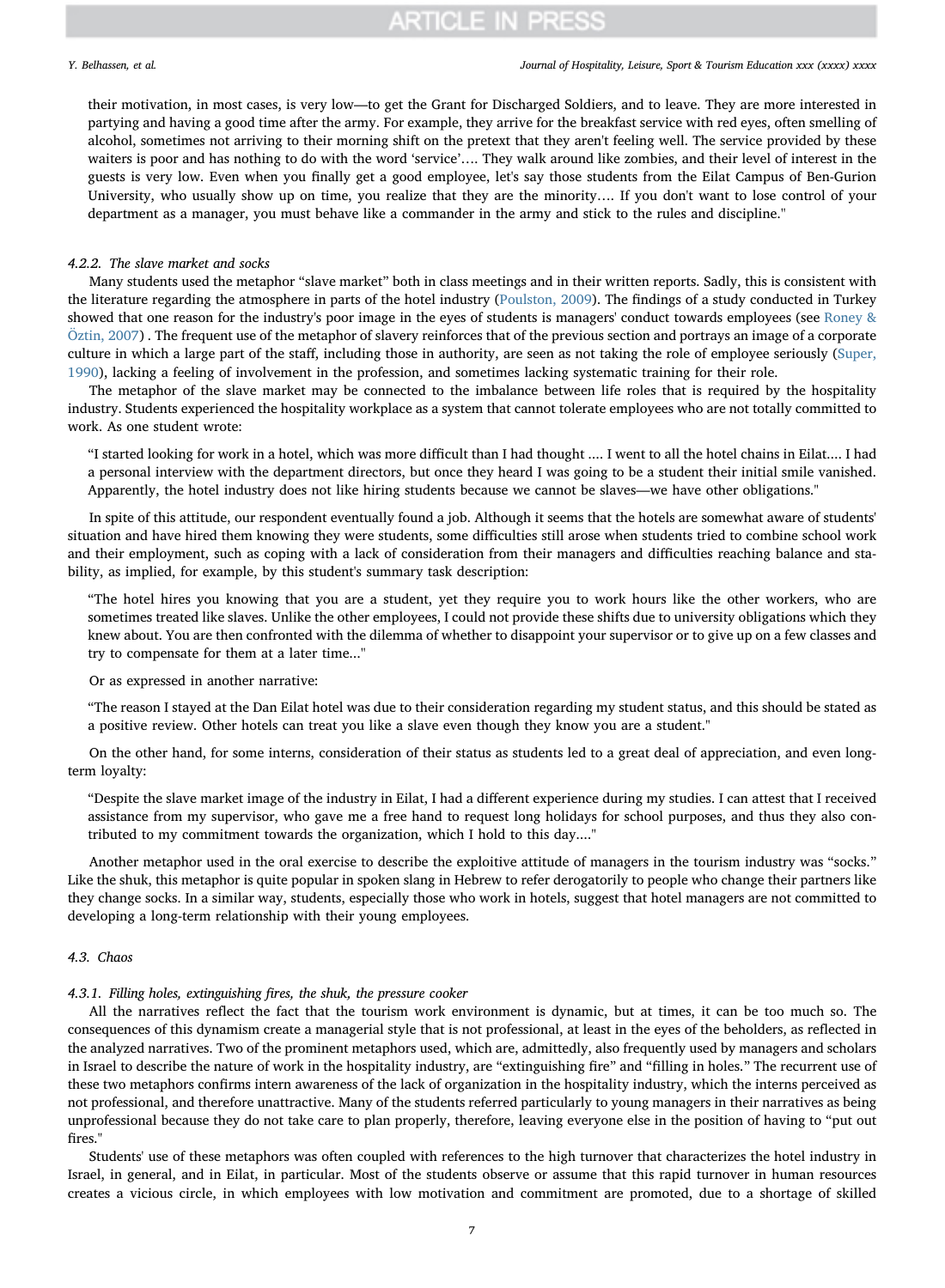Y. Belhassen, et al. *Journal of Hospitality, Leisure, Sport & Tourism Education xxx (xxxx) xxxx*

employees. As a result, the intermediate managerial level includes employees who lack the appropriate skills.

"The onsite managers are not always the appropriate people for the role…, acting unprofessionally in front of employees, in the ongoing daily management and in human relations in front of guests.... There is a feeling among the junior employees that the management level is unprofessional...."

Arguably, the lack of planning and professionalism reflected in the extracts where these metaphors can be found affected students' attitudes towards work and towards the hospitality industry as a potential career path. Effectively, during their internship, they are evaluating examples of their future colleagues. As one student described:

"The actual performance of the food and beverage station managers is unprofessional; they often arrive late for work, often due to the same reasons as the waiters—which is partying.... They do not know how to solve employee issues, and do not portray any personal example.... Managers post their status on social media, such as "Facebook"…. They write about their status at the party, and they do so…with terrible spelling mistakes.... The result is that many employees do not feel committed to them and, of course, do not see them as role models.... I realized that this has always been the state of this department.... I have been constantly accompanied by a very bad feeling...."

This quote, and many others, indicates that students negatively evaluate their colleagues and many of their managers during the AIP.

Another metaphor with which students described the chaotic nature of their work environment was "the shuk" and "the pressure cooker." The shuk is a Middle Eastern cultural term that refer to an open urban marketplace. In modern Hebrew slang, it refers to chaos or the lack of order in a certain place. For example, "The Sunday check-in scene at the hotel is a like a shuk," "Friday services are like a shuk," etc. Less commonly used in Hebrew was the metaphor of the pressure cooker, which appeared in two of the class exercises and was deemed accurate by the others.

#### 4.3.2. Jumping into the abyss

Many students repeatedly reported sensing a lack of sufficient vocational training before they began their positions in the hotels. The orientational metaphors used to describe this experience were various versions of "jumping into deep water" or "parachuting from an airplane." One popular variation was expressed by a student who wrote about his first days working in reception: ''I was put in front of clients and had to learn how to swim." Another student wrote:

"After my interview, they just dropped me from the airplane into reception, and they expected me to land on my two feet. I was shocked because I neither had any experience in front of customers nor technological skills with the software."

In using these metaphors, many of the students highlighted the gap between their academic knowledge and intellectual capacity, on one hand, and the skills needed for their entry-level job on the other. The academic experience is often portrayed as irrelevant to the actual working environment for entry-level positions. A few students used the Hebrew idiom of ''learning how to swim in a correspondence course'' to sarcastically refer to the ineffectiveness of trying to learn to perform practical tasks by being exposed only to theory.

The sense of being dropped into a new position is intensified by the dynamic nature of the work environment in the hotels. Some hotels conformed to the original idea of the AIP, in which students experience various departments. Those students who experienced such AIPs reported a very dynamic internship, which led them to reach a point where they felt confident enough to "swim by themselves" or "stand on their own feet," but then to immediately lose this sense of stability as soon as they were thrown again into the deep water of a new department. As described by one of the students:

''During my AIP, I experienced a wide range of roles in the "front of the house" and in the "back of the house," with many opportunities for mobility. It was a big shock to be thrown again and again into different departments with different people and rules, but I think it made me a better employee. I became confident that I could reach a managerial position in a relatively short time in many of the hotel's departments.''

Being forced to jump into the deep water of vocational reality, which is quite different from the that portrayed in class, was perceived by many of the students as an opportunity to show their alleged academic advantage. Many of them included a description of knowledge transfer that some of their managers allowed them to bring in times of need. For example, a student described how the knowledge he acquired in class helped him to lead a significant change in a hotel restaurant.

"We then redesigned the department and changed the restaurant's menu; we repriced the products—I was assisted by the work I had done in the 'Introduction to Food and Beverage Management' course…. It is safe to say that although we jumped into the deep water without proper preparation, we were pretty good…. Thanks to our knowledge, we broke the daily income record of the restaurant on a daily basis after 15 years of operation, and almost doubled our monthly revenue record. "

These descriptions also indicate that, despite its image, the hotel industry can provide an intellectual challenge and the opportunity to implement the skills acquired during university studies. However, it should be noted that many of the students reported not only a gap between their perceived skills and the possibility of implementing those skills during the AIP, but also a lack of opportunities to do so, due to a managerial style which did not empower employees or share information with them regarding the challenges and goals of their department. In most cases, jumping into the abyss was perceived by the students as an undesirable characteristic of their initial experience in the hotel industry, although some of them did see the silver lining of such a challenge as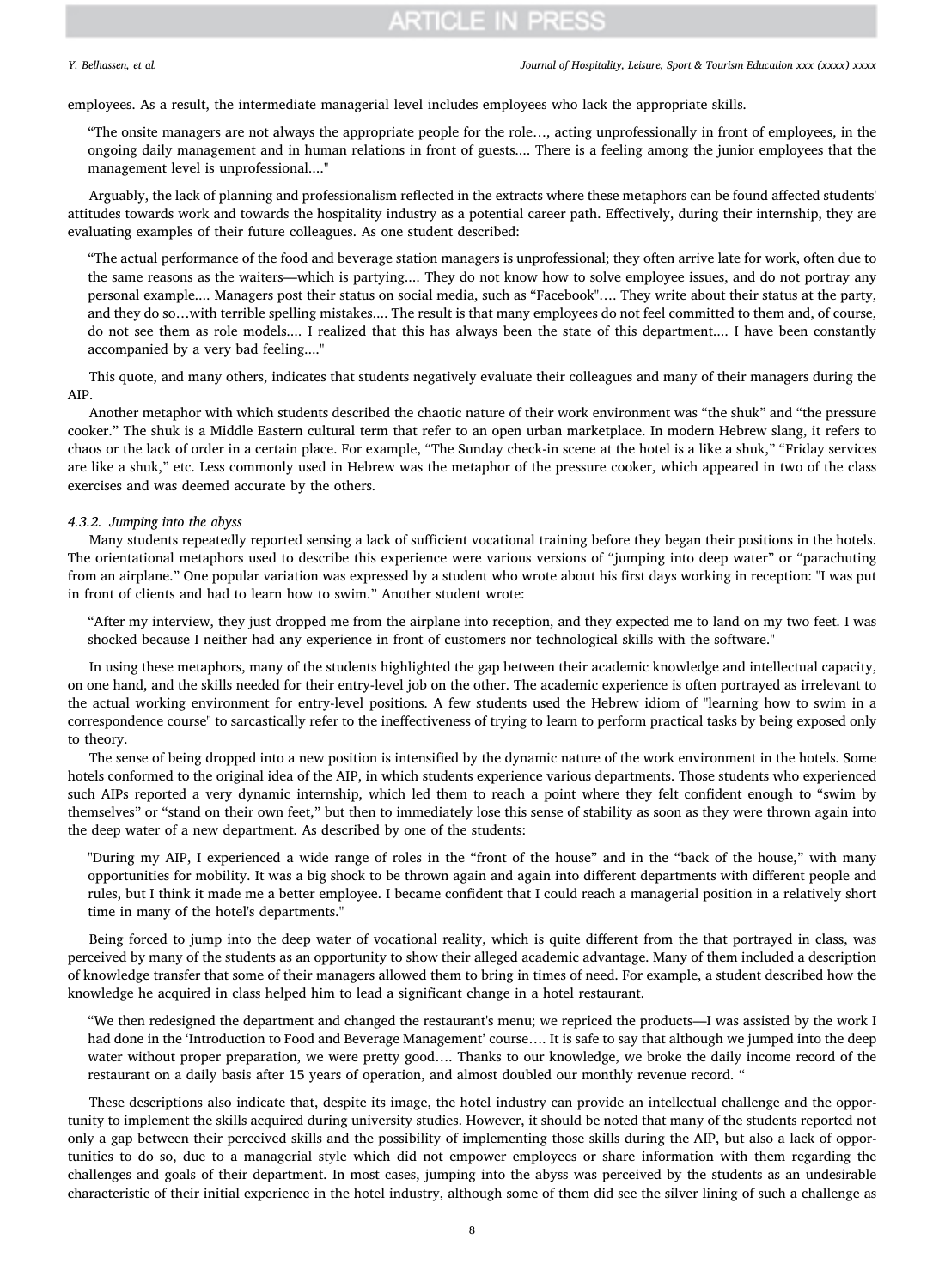good preparation for their future career.

# 4.4. Sickness

A key metaphor that emerges in many of the narratives centers on bugs or disease, specifically, attraction to the hospitality or tourism industry as something one is "infected with" beyond one's rational control. One woman who worked as a receptionist wrote:

''You can recognize an employee who's got the tourism bug; you can see it within the first few weeks on the job.''

Another example is this self-diagnosed victim:

''I got this hotel bug. I think I got it from birth—it's either you got it or you don't.''

A third quote illustrates a similar position:

''It is either you are infected by the tourism bug or you are not—some people are more vulnerable than others.''

The intense and dynamic job of working long, demanding hours in constant connection with guests is stimulating, but it is also frustrating. Students reflected this contradiction in their descriptions of those who enjoy the work as "masochists":

"I am a kind of masochist.... Only masochists work in this field.... The dynamic nature and the guests bring enormous satisfaction, but it sucks out your strength, and those who do not love it cannot survive."

"A guest who screams his frustrations at you can be a very difficult and frustrating experience.''

"Experiencing the ugly side of the tourist on a daily basis—shouting, verbal abuse, pushing—can surely wear one down....''

The descriptions indicate an ambivalent feeling stemming from the fact that the contrasting features of the tourism environment, the positive and negative, are two sides of the same coin. The metaphor of sickness (bug or masochism) reveals the perception that affinity to the industry is beyond one's control.

## 5. Discussion

As noted, [Verhaeghe \(2012\)](#page-10-18) suggests that identity should also be understood in light of the socio-economic condition that also characterizes the work environments of the participants in this study. A market-based society promotes the values of individualism and competitiveness. However, as our findings show, not every task that the hospitality workplace requires is well-suited to an individualistic and competitive orientation on the part of employees. Although many aspects of hospitality transactions are what work theorists term skill-based (e.g., operating a computer reservation system), equally important are the less tangible interpersonal and affective aspects of the job [\(Crang, 1997;](#page-9-22) [Lugosi, 2008;](#page-10-13) [Veijola, 2010](#page-10-32)), which are oriented towards care-giving, welcoming, and cultivating a sense of connection with clients. In short, the abilities needed for this kind of work are those related to the human drive for merging and connection, rather than autonomy and separation. It is precisely these aspects of the job that some of our internship students found so compelling, leading them to experience a sense of "falling in love" with the hospitality industry, as articulated above. Care labor performed for others generated a sense of satisfaction at helping guests' "dreams come true." Further, the integration of workers' affective and value-driven selves into the employment role no doubt contributed to making possible the sense of "home" experienced by some interns, as well as the expectation that managers would support a culture of collectivity and conviviality among workers via group celebrations and the like.

Yet, there is a sense in which students recognized the illusory nature of these positive perceptions. The strengths necessary for good performance in a job based on communication, emotional labor, and experience creation—what [Veijola and Jokinen \(2008\)](#page-10-33) call hostessing—are not those championed by the market-based regime Verhaeghe describes. As a work domain oriented towards performance and expression, tourism work can be thought of as part of the much-celebrated "creative economy," in which work tends to be discursively characterized as pleasurable for the employee [\(Nixon & Crewe, 2004\)](#page-10-34). However, the reality is that creative work is ultimately audience-directed, which means that it must lean on hostessing skills to succeed. Combined with its emphasis on providing welcome and care, hospitality can then be characterized as an ideologically feminized occupational field [\(Hamington, 2010\)](#page-9-23).

Bearing this in mind helps us to understand why some students seem to recognize that taking up a career in the hospitality industry would be an act of martyrdom. It also explains their tendency towards the metaphors of masochism and of an interest in hotels as being like a disease—something which infects a person despite any wish they might have to the contrary—such that their commitment to the industry is imagined as not being a product of rational choice. As long as they remain committed to a set of values and behaviors that serve them in a hospitality career path (e.g., care, service, other-orientation)—in other words, as long as they commit to developing an occupational identity grounded in these characteristics—they will never measure up to the market-based ideal of the competitive, self-promoting, quantitative-achievement-oriented ladder climber [\(Verhaeghe, 2012\)](#page-10-18). Verhaeghe draws our attention to the etymology of the word respect—re-spicere, the act of looking back at—to lead us to consider the power the other's gaze holds over our imagination of a desired self (p. 12). In a market-based society, an occupational identity of looking after others simply does not come with high regard—the sad fate of ideologically and/or structurally feminized work in general ([Veijola, 2010](#page-10-32)). This reality is all too readily driven home by the abuse hospitality workers frequently take from customers, which our participants often experienced first-hand ([Crang, 1997](#page-9-22); [Hochschild, 1983](#page-9-24)).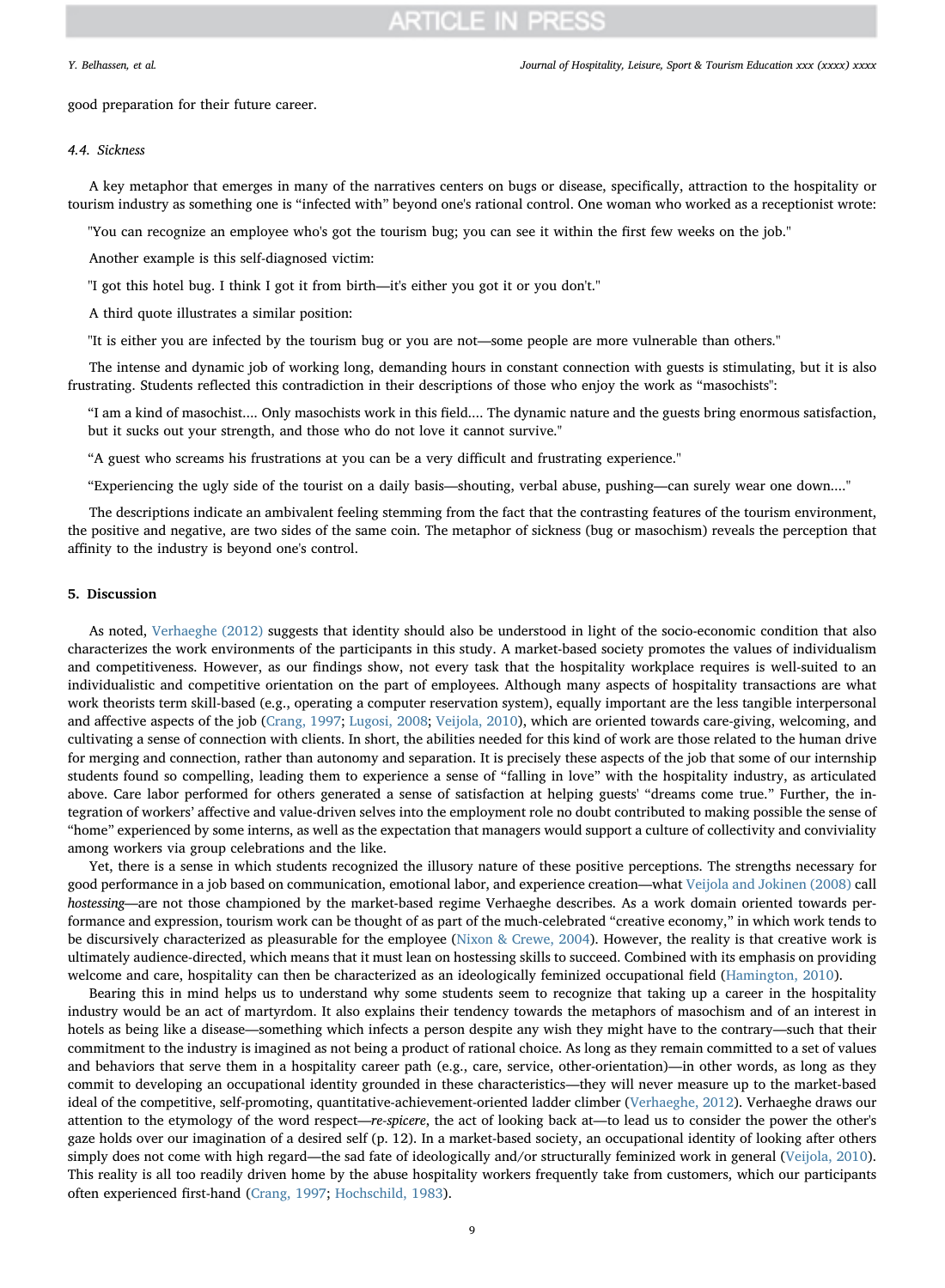#### Y. Belhassen, et al. *Journal of Hospitality, Leisure, Sport & Tourism Education xxx (xxxx) xxxx*

## 6. Conclusions

To conclude, the metaphors used by the internship students in this study open a window into their experience in the hospitality industry. When viewed together with contemporary scholarship on identity, these metaphors can help us theorize about why, despite having made substantial investment in a tourism education, so many students end up deciding that a career in the hospitality industry is not for them. Indeed, some students may feel a sense of pride and accomplishment in learning to be flexible, to think on their feet, and to cope in new and stressful environments—and they no doubt achieve career and personal growth from the experience. However, based on the metaphors through which they describe the internship experience, it should not come as a surprise that so many leave it with complex and problematic feelings at best, towards committing to a career in the hospitality industry. A marketbased cultural narrative, with its consequences for identity ideals, combined with the socio-structural situation of a workforce populated by co-workers, and sometimes even supervisors, who are not amenable to professionalization, quite logically does not motivate educated young people to stake their livelihoods in the hospitality industry.

If the basic characteristics of hospitality work do not render it an easy path to occupational self-esteem in a market-based society, then perhaps a sense of respectability can be at least somewhat reclaimed by simply doing one's job well, and with pride, as one contributes as a small part in a larger, smooth-running operation. Here, however, the interns in this study faced the socio-structural challenge of finding themselves in an industry staffed largely by workers who are not interested in professionalization, or at least not yet. As noted, many hospitality employees in Eilat matriculated directly from their army service, and they view tourism work as a "time out" before making more serious career and life plans. In terms of [Marcia's \(1966\)](#page-10-20) identity status model, these workers are likely in a state of diffusion, meaning that they have not yet committed to, nor are they (at least at the moment) actively exploring possibilities for identity. The student interns, however, are in the midst of an investment-heavy professional educational journey, a process more likely associated with Marcia's moratorium phase, in which people are actively exploring identity possibilities and purposefully attempting to move towards commitment. This explains the frustration expressed through some of the metaphors our participants offered, such as the unpleasant military-like environment necessary to maintain discipline among unmotivated workers, or the sense of being placed too quickly into situations of high responsibility, where they had to improvise and troubleshoot, due to incompetent managers hastily promoted from the lower ranks.

## Appendix A. Supplementary data

Supplementary data to this article can be found online at <https://doi.org/10.1016/j.jhlste.2019.100228>.

## References

- <span id="page-9-0"></span>Alexander, M. (2007). Refl[ecting on changes in operational training in UK hospitality management degree programmes.](http://refhub.elsevier.com/S1473-8376(19)30080-2/sref1) International Journal of Contemporary [Hospitality Management, 19](http://refhub.elsevier.com/S1473-8376(19)30080-2/sref1)(3), 211–220.
- <span id="page-9-1"></span>[Barrows, C. W., & Johan, N. \(2008\). Hospitality management education. In B. Brotherton, & R. C. Wood \(Eds.\).](http://refhub.elsevier.com/S1473-8376(19)30080-2/sref2) The sage handbook of hospitality management (pp. 146– [162\). London: Sage](http://refhub.elsevier.com/S1473-8376(19)30080-2/sref2).
- <span id="page-9-20"></span>[Belhassen, Y. \(2012\). Eilat Syndrome: Deviant behavior among temporary hotel workers.](http://refhub.elsevier.com/S1473-8376(19)30080-2/sref3) Tourism Analysis, 17(5), 673–677.
- <span id="page-9-7"></span>[Bujold, C. \(2004\). Constructing career through narrative.](http://refhub.elsevier.com/S1473-8376(19)30080-2/sref5) Journal of Vocational Behavior, 64(3), 470–484.
- <span id="page-9-3"></span>[Busby, G. \(2003\). Tourism degree internships: A longitudinal study.](http://refhub.elsevier.com/S1473-8376(19)30080-2/sref6) Journal of Vocational Education and Training, 55(3), 319–333.

<span id="page-9-18"></span>Central Bureau of Statistics (CBS). (2018). Tourism and hotel services statistics. Retrieved from [https://www.cbs.gov.il/en/publications/Pages/2018/Tourism-and-](https://www.cbs.gov.il/en/publications/Pages/2018/Tourism-and-Hotel-Services-Statistics-Quarterly-4-2018.aspx)[Hotel-Services-Statistics-Quarterly-4-2018.aspx.](https://www.cbs.gov.il/en/publications/Pages/2018/Tourism-and-Hotel-Services-Statistics-Quarterly-4-2018.aspx)

<span id="page-9-19"></span>Central Bureau of Statistics (CBS). (2019). Average gross wages per employee job of Israeli workers in 2018. Retrieved from [https://www.cbs.gov.il/he/mediarelease/](https://www.cbs.gov.il/he/mediarelease/DocLib/2019/077/26_19_077b.pdf) [DocLib/2019/077/26\\_19\\_077b.pdf](https://www.cbs.gov.il/he/mediarelease/DocLib/2019/077/26_19_077b.pdf).

<span id="page-9-4"></span>Ching-Sung, L., & Chen-Wei, C. (2012). Intention to "leave" or "stay" – [the role of internship organization in the improvement of hospitality students' industry](http://refhub.elsevier.com/S1473-8376(19)30080-2/sref9) employment intentions. Asia Pacifi[c Journal of Tourism Research, 18](http://refhub.elsevier.com/S1473-8376(19)30080-2/sref9)(7), 749–765.

<span id="page-9-16"></span>[Clark, S. C. \(2003\). Enhancing the educational value of business internships.](http://refhub.elsevier.com/S1473-8376(19)30080-2/sref10) Journal of Management Education, 27, 472–484.

<span id="page-9-22"></span><span id="page-9-5"></span>[Crang, P. \(1997\). Performing the tourist product. In C. Rojek, & J. Urry \(Eds.\).](http://refhub.elsevier.com/S1473-8376(19)30080-2/sref11) Touring cultures: Transformations of travel and theory (pp. 137–154). London: Routledge. Dann, G. M. S. (1997). [The Language of tourism: A sociolinguistic perspective.](http://refhub.elsevier.com/S1473-8376(19)30080-2/sref12) Wallingford: CABI.

- <span id="page-9-6"></span>Dann, G. M. S. (Ed.). (2002). [The tourist as a metaphor of the social world](http://refhub.elsevier.com/S1473-8376(19)30080-2/sref13). Wallingford: CABI.
- <span id="page-9-2"></span>[Daskin, M. \(2016\). Tourism students' career conceptions towards service industry profession: A case study from human resource oerspective.](http://refhub.elsevier.com/S1473-8376(19)30080-2/sref14) Middle East Journal of [Management, 3](http://refhub.elsevier.com/S1473-8376(19)30080-2/sref14), 19–33.

<span id="page-9-9"></span>[Dien, D. S. \(2000\). The evolving nature of self-identity across four levels of history.](http://refhub.elsevier.com/S1473-8376(19)30080-2/sref16) Human Development, 43, 1–18.

<span id="page-9-11"></span>Erikson, E. H. (1968). [Identity: Youth and crisis.](http://refhub.elsevier.com/S1473-8376(19)30080-2/sref17) New York: Norton.

- <span id="page-9-12"></span>[Fleischer, N., & Gal, R. \(2006\). Toward universal national youth service in Israel: Possible social capital e](http://refhub.elsevier.com/S1473-8376(19)30080-2/sref19)ffects. In A. Moore McBride, M. Sherraden, & M. Sherraden (Eds.). [Civic service worldwide: Impacts and inquiry impacts and inquiry](http://refhub.elsevier.com/S1473-8376(19)30080-2/sref19) (pp. 60–74). London: Routledge.
- <span id="page-9-14"></span><span id="page-9-13"></span>[Flum, H., & Blustein, D. L. \(2000\). Reinvigorating the study of vocational exploration: A framework for research.](http://refhub.elsevier.com/S1473-8376(19)30080-2/sref20) Journal of Vocational Behavior, 56(3), 380–404. [Flum, H., & Kaplan, A. \(2006\). Exploratory orientation as an educational goal.](http://refhub.elsevier.com/S1473-8376(19)30080-2/sref21) Educational Psychologist, 41(2), 99–110.
- <span id="page-9-21"></span>Goffman, E. (1959). [The presentation of self in everyday life.](http://refhub.elsevier.com/S1473-8376(19)30080-2/sref22) Garden City NY: Anchor.
- <span id="page-9-23"></span>Hamington, M. (2010). [Feminism and hospitality: Gender in the host/guest relationship.](http://refhub.elsevier.com/S1473-8376(19)30080-2/sref23) New York NY: Lexington Books.
- <span id="page-9-24"></span>[Hillel, D., Belhassen, Y., & Shani, A. \(2013\). What makes a gastronomic destination attractive? Evidence from the Israeli Negev.](http://refhub.elsevier.com/S1473-8376(19)30080-2/optx9iCXQzqQ6) Tourism Management, 36, 200–209. Hochschild, A. (1983). [The managed heart: Commercialization of human feeling.](http://refhub.elsevier.com/S1473-8376(19)30080-2/sref25) Berkeley: University of California Press.
- <span id="page-9-10"></span>Holland, J. L. (1973). [Making vocational choices: A theory of careers](http://refhub.elsevier.com/S1473-8376(19)30080-2/sref26), Vol. 37. Englewood Cliffs, NJ: Prentice-Hall.
- <span id="page-9-8"></span>[Holland, J. L. \(1996\). Exploring careers with a typology: What we have learned and some new directions.](http://refhub.elsevier.com/S1473-8376(19)30080-2/sref27) American Psychologist, 51(4), 397.
- <span id="page-9-15"></span>[Kaplan, A., & Flum, H. \(2012\). identity formation in educational settings: A critical focus for education in the 21st century.](http://refhub.elsevier.com/S1473-8376(19)30080-2/sref28) Contemporary Educational Psychology, 37(3), 171–[175.](http://refhub.elsevier.com/S1473-8376(19)30080-2/sref28)
- <span id="page-9-17"></span>[Kelley-Patterson, D., & George, C. \(2001\). Securing graduate commitment: An exploration of the comparative expectations of placement students, graduate recruits](http://refhub.elsevier.com/S1473-8376(19)30080-2/sref29) [and human resource managers within the hospitality, leisure and tourism industries.](http://refhub.elsevier.com/S1473-8376(19)30080-2/sref29) International Journal of Hospitality Management, 20, 311–323.
- Ko, W. H. (2008). Training, satisfaction with internship programs, and confi[dence about future careers among hospitality students: A case study of universities in](http://refhub.elsevier.com/S1473-8376(19)30080-2/sref30) Taiwan. [Journal of Teaching in Travel & Tourism, 7](http://refhub.elsevier.com/S1473-8376(19)30080-2/sref30)(4), 1–15.